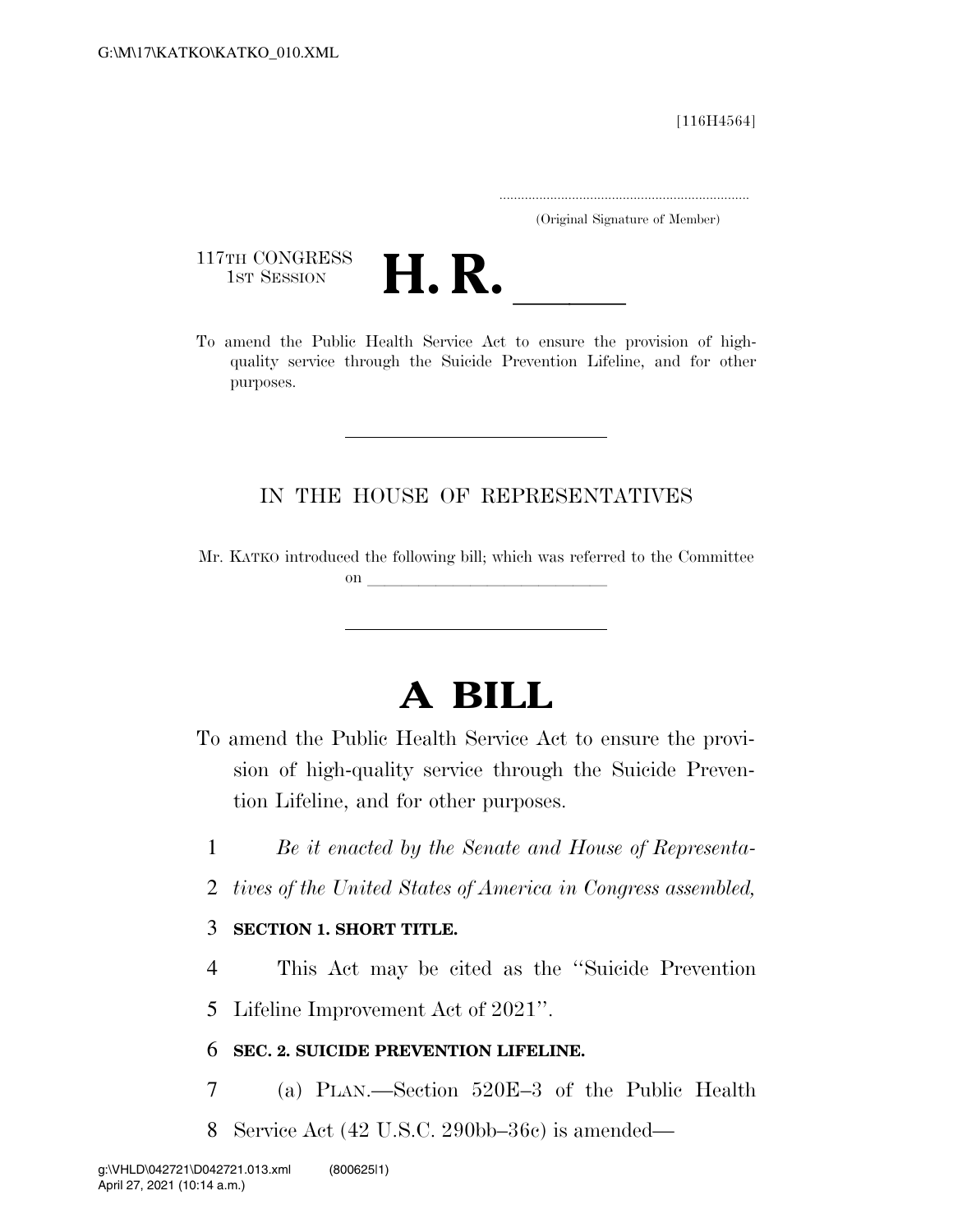| $\mathbf{1}$   | (1) by redesignating subsection (c) as sub-            |
|----------------|--------------------------------------------------------|
| $\overline{2}$ | section (e); and                                       |
| 3              | $(2)$ by inserting after subsection (b) the fol-       |
| 4              | lowing:                                                |
| 5              | $``(e)$ PLAN.—                                         |
| 6              | "(1) IN GENERAL.—For purposes of maintain-             |
| 7              | ing the suicide prevention hot line under subsection   |
| 8              | $(b)(2)$ , the Secretary shall develop and implement a |
| 9              | plan to ensure the provision of high-quality service.  |
| 10             | "(2) CONTENTS.—The plan required by para-              |
| 11             | graph (1) shall include the following:                 |
| 12             | "(A) Quality assurance provisions, includ-             |
| 13             | $ing$ —                                                |
| 14             | "(i) clearly defined and measurable                    |
|                |                                                        |
| 15             | performance indicators and objectives to               |
| 16             | improve the responsiveness and perform-                |
| 17             | ance of the hotline, including at backup               |
| 18             | call centers; and                                      |
| 19             | "(ii) quantifiable timeframes to track                 |
| 20             | the progress of the hotline in meeting such            |
| 21             | performance indicators and objectives.                 |
| 22             | "(B) Standards that crisis centers and                 |
| 23             | backup centers must meet—                              |
| 24             | "(i) to participate in the network                     |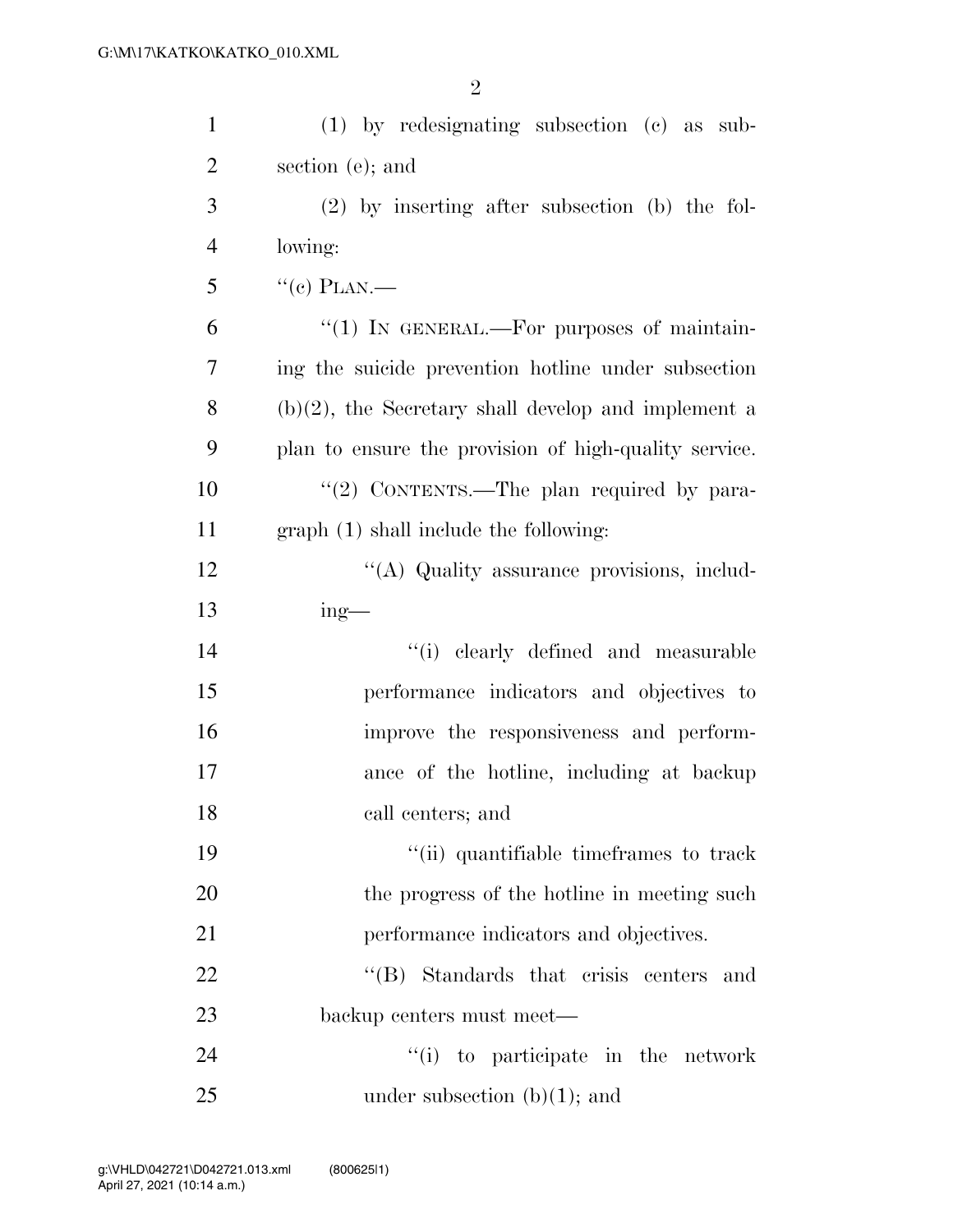1 ''(ii) to ensure that each telephone call, online chat message, and other com- munication received by the hotline, includ- ing at backup call centers, is answered in a timely manner by a person, consistent with the guidance established by the Amer- ican Association of Suicidology or other guidance determined by the Secretary to be appropriate. ''(C) Guidelines for crisis centers and backup centers to implement evidence-based practices including with respect to followup and referral to other health and social services re- sources. ''(D) Guidelines to ensure that resources are available and distributed to individuals using the hotline who are not personally in a 18 time of crisis but know of someone who is.  $((E)$  Guidelines to carry out periodic test- ing of the hotline, including at crisis centers and backup centers, during each fiscal year to 22 identify and correct any problems in a timely manner.

24 "'(F) Guidelines to operate in consultation with the State department of health, local gov-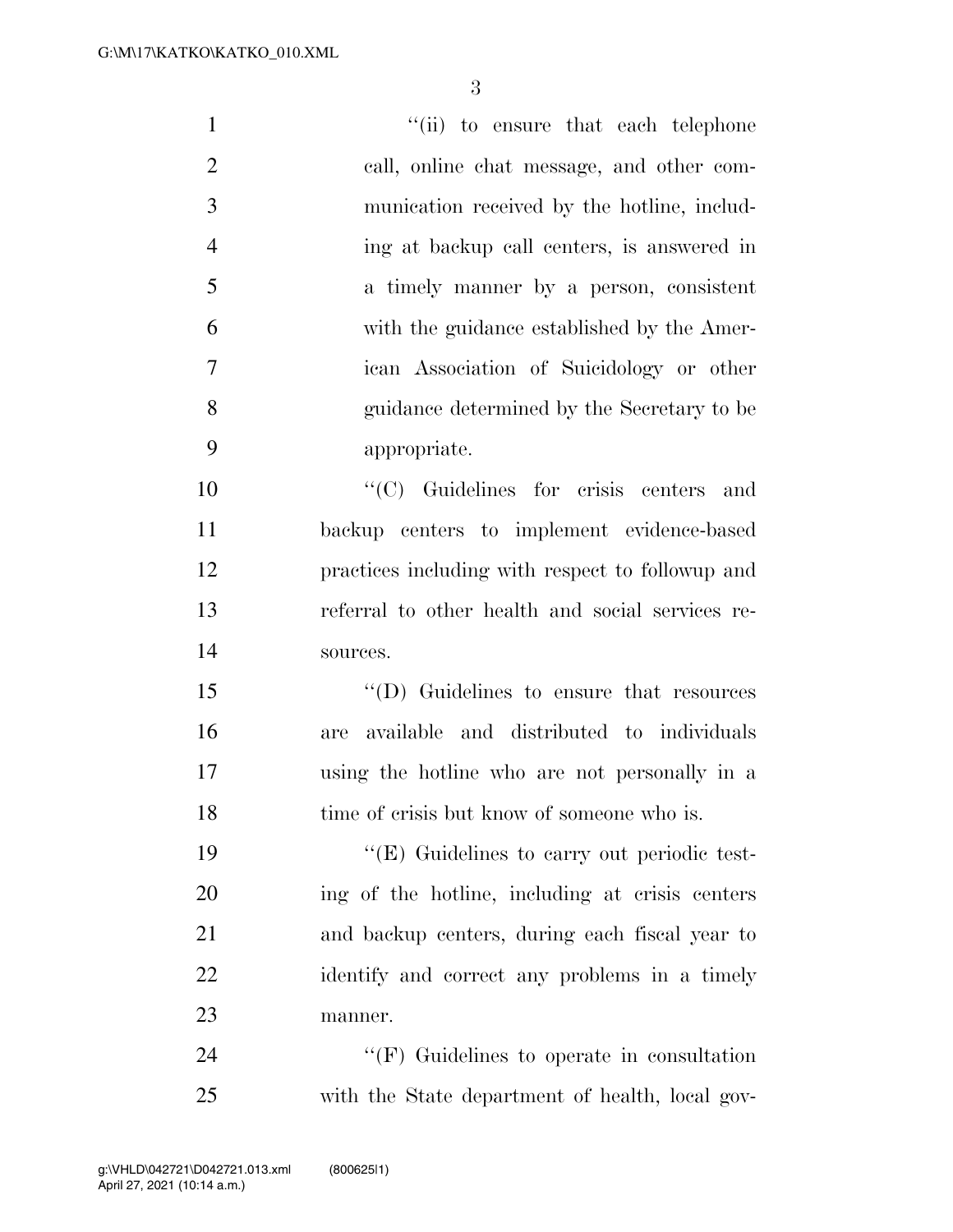| $\mathbf{1}$   | ernments, Indian tribes, and tribal organiza-                   |
|----------------|-----------------------------------------------------------------|
| $\overline{2}$ | tions.                                                          |
| 3              | "(3) INITIAL PLAN; UPDATES.—The Secretary                       |
| $\overline{4}$ | shall—                                                          |
| 5              | $\lq\lq$ not later than 6 months after the                      |
| 6              | date of enactment of the Suicide Prevention                     |
| $\overline{7}$ | Lifeline Improvement Act of 2021, complete de-                  |
| 8              | velopment of the initial version of the plan re-                |
| 9              | quired by paragraph (1), begin implementation                   |
| 10             | of such plan, and make such plan publicly avail-                |
| 11             | able; and                                                       |
| 12             | "(B) periodically thereafter, update such                       |
| 13             | plan and make the updated plan publicly avail-                  |
| 14             | $able.$ ".                                                      |
| 15             | TRANSMISSION OF DATA TO CDC.-Section<br>(b)                     |
| 16             | 520E-3 of the Public Health Service Act (42 U.S.C.              |
| 17             | $290bb-36c$ is amended by inserting after subsection (c)        |
|                | 18 of such section, as added by subsection (a) of this section, |
| 19             | the following:                                                  |
| 20             | "(d) TRANSMISSION OF DATA TO CDC.—The Sec-                      |
| 21             | retary shall formalize and strengthen agreements between        |
| 22             | the National Suicide Prevention Lifeline program and the        |
| 23             | Centers for Disease Control and Prevention to transmit          |

any necessary epidemiological data from the program to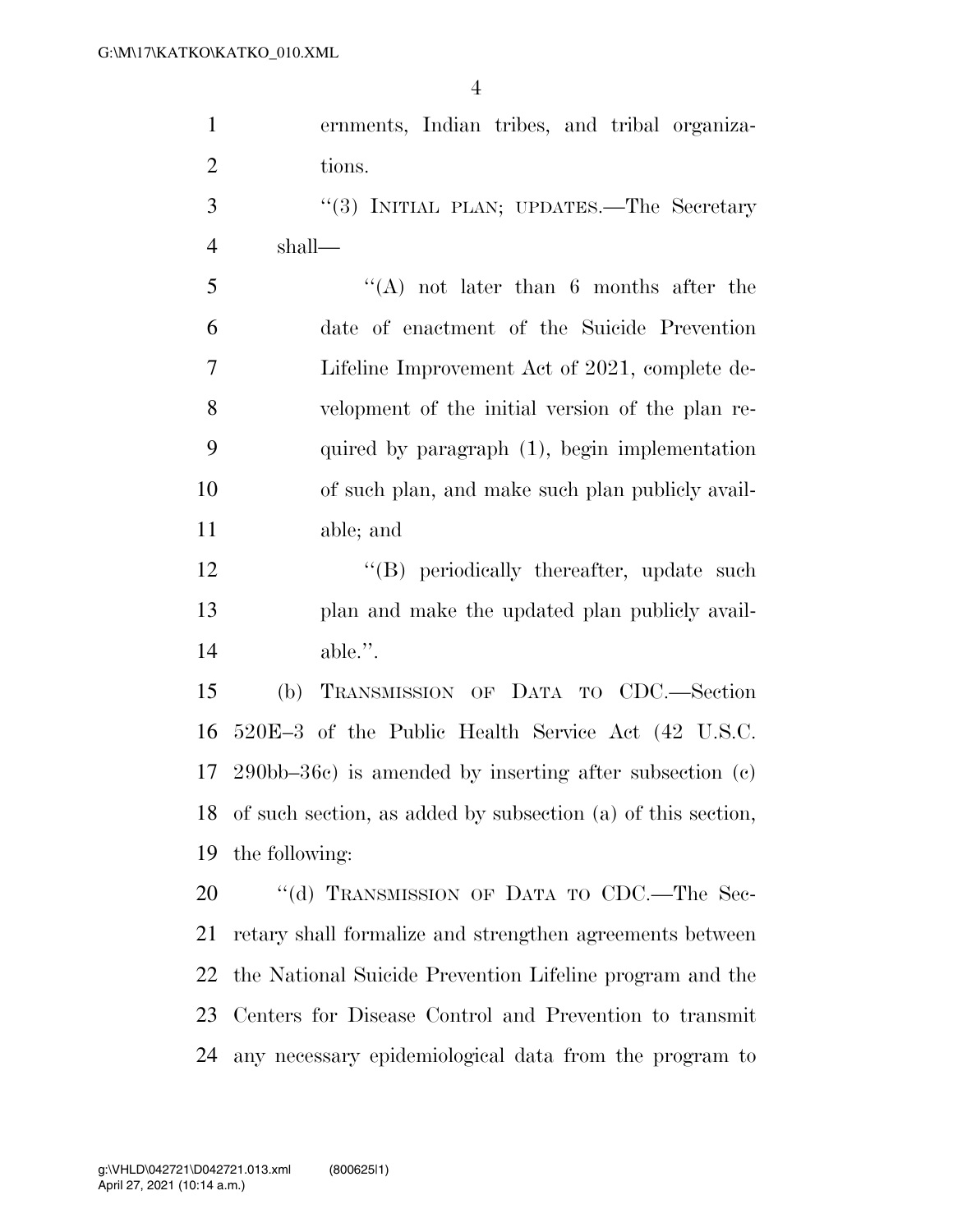the Centers, including local call center data, to assist the Centers in suicide prevention efforts.''.

| 3  | AUTHORIZATION OF APPROPRIATIONS.-Sub-<br>(e)                                          |
|----|---------------------------------------------------------------------------------------|
| 4  | section (e) of section 520E-3 of the Public Health Service                            |
| 5  | Act $(42 \text{ U.S.C. } 290 \text{bb} - 36 \text{c})$ is amended to read as follows: |
| 6  | "(e) AUTHORIZATION OF APPROPRIATIONS.—                                                |
| 7  | "(1) IN GENERAL.—To carry out this section,                                           |
| 8  | there are authorized to be appropriated $$50,000,000$                                 |
| 9  | for each of fiscal years 2022 through 2024.                                           |
| 10 | "(2) ALLOCATION.—Of the amount authorized                                             |
| 11 | to be appropriated by paragraph (1) for each of fis-                                  |
| 12 | cal years 2022 through 2024, at least 80 percent                                      |
| 13 | shall be made available to crisis centers.".                                          |
| 14 | SEC. 3. PILOT PROGRAM ON INNOVATIVE TECHNOLOGIES.                                     |
| 15 | (a) PILOT PROGRAM.—                                                                   |
| 16 | (1) IN GENERAL.—The Secretary of Health and                                           |
| 17 | Human Services, acting through the Assistant Sec-                                     |
| 18 | retary for Mental Health and Substance Use, shall                                     |
| 19 |                                                                                       |
|    | carry out a pilot program to research, analyze, and                                   |
| 20 | employ various technologies and platforms of com-                                     |
| 21 | (including social media platforms,<br>munication                                      |
| 22 | texting platforms, and email platforms) for suicide                                   |
| 23 | prevention in addition to the telephone and online                                    |
| 24 | chat service provided by the Suicide Prevention Life-                                 |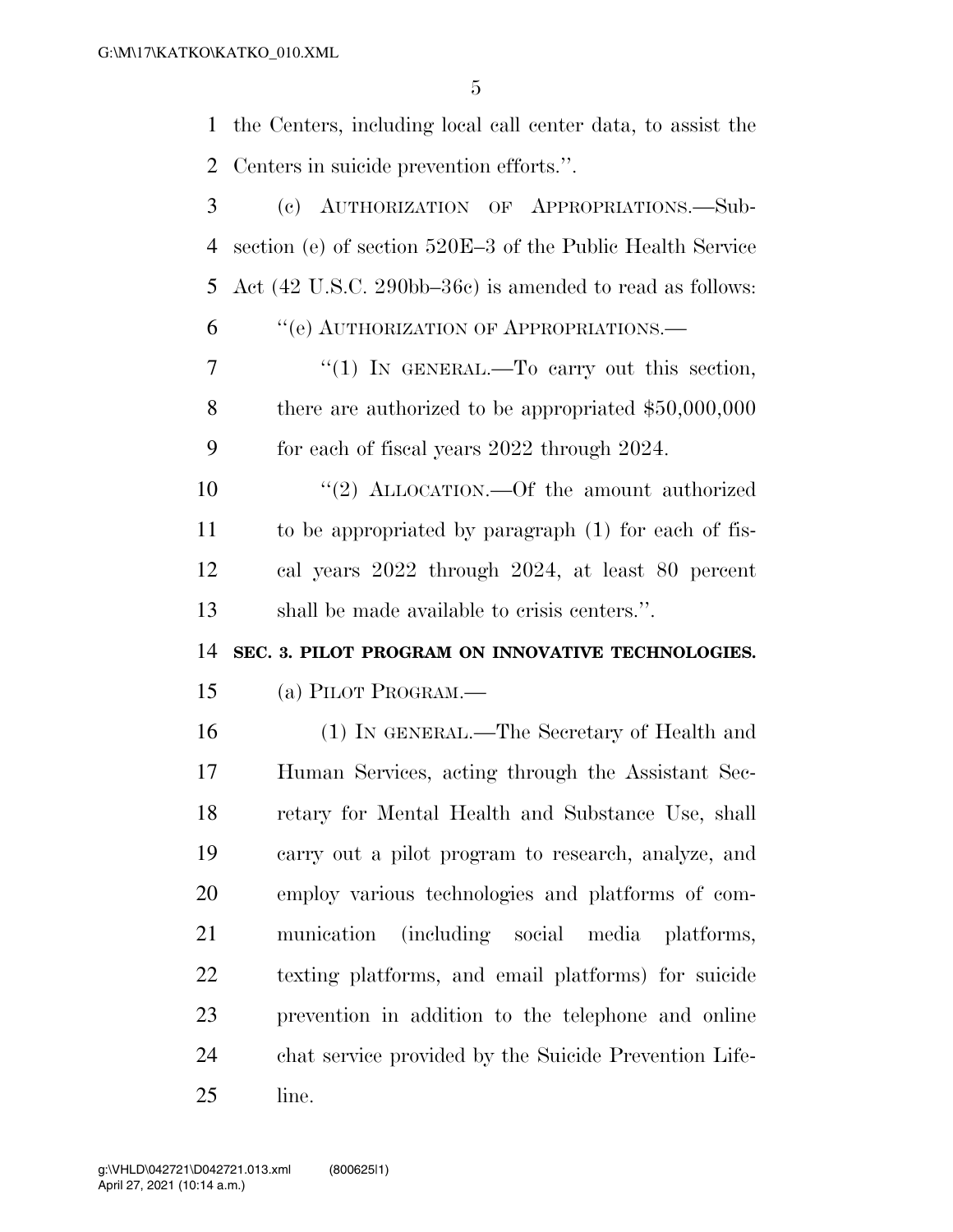(2) AUTHORIZATION OF APPROPRIATIONS.—To carry out paragraph (1), there is authorized to be appropriated \$5,000,000 for the period of fiscal years 2022 and 2023.

 (b) REPORT.—Not later than 24 months after the date on which the pilot program under subsection (a) com- mences, the Secretary of Health and Human Services, act- ing through the Assistant Secretary for Mental Health and Substance Use, shall submit to the Congress a report on the pilot program. With respect to each platform of communication employed pursuant to the pilot program, the report shall include—

(1) a full description of the program;

- (2) the number of individuals served by the pro-gram;
- (3) the average wait time for each individual to receive a response;
- (4) the cost of the program, including the cost per individual served; and

 (5) any other information the Secretary deter-mines appropriate.

## **SEC. 4. HHS STUDY AND REPORT.**

 Not later than 24 months after the Secretary of Health and Human Services begins implementation of the plan required by section 520E–3(c) of the Public Health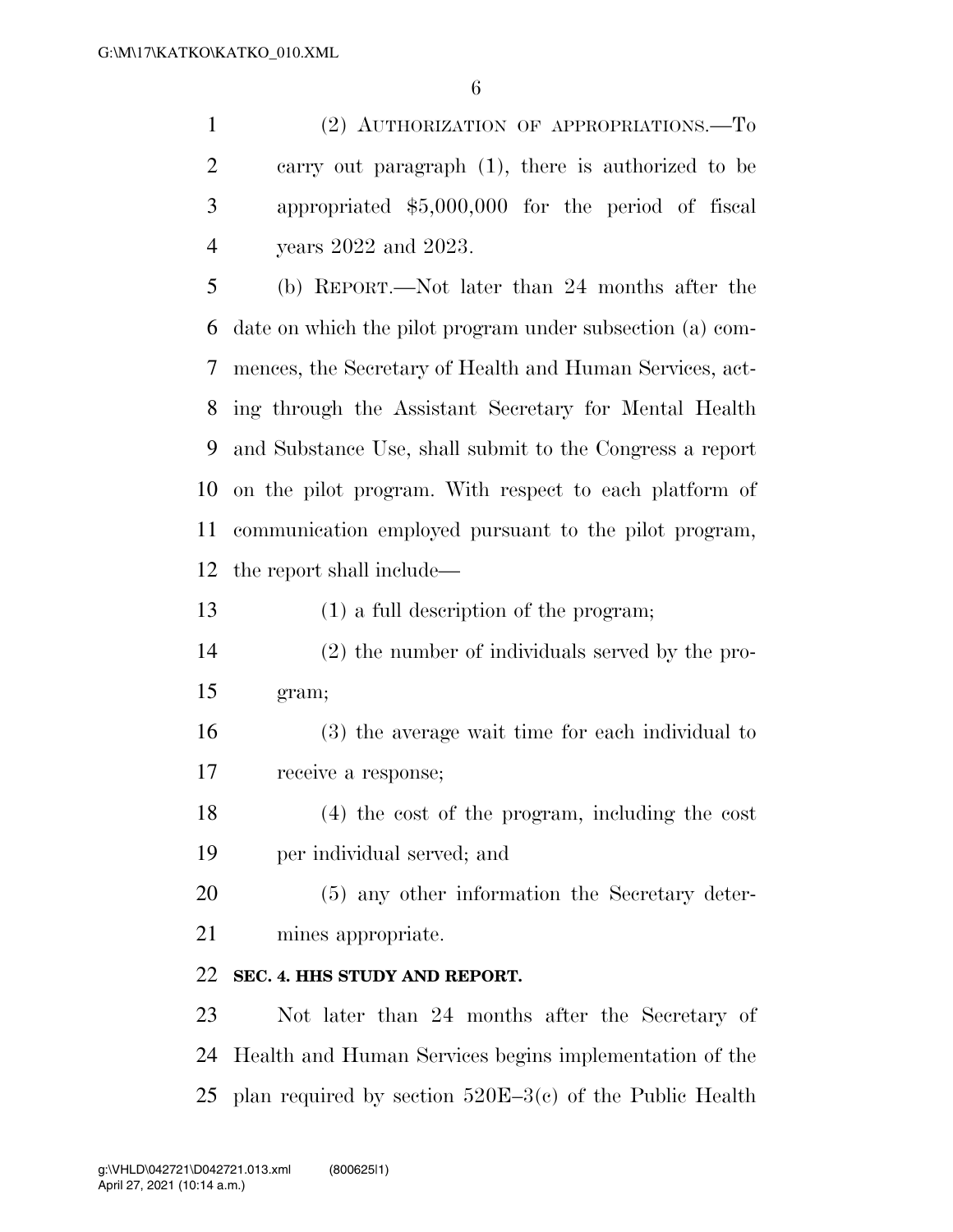1 Service Act, as added by section  $2(a)(2)$  of this Act, the Secretary shall—

- (1) complete a study on—
- (A) the implementation of such plan, in- cluding the progress towards meeting the objec-6 tives identified pursuant to paragraph  $(2)(A)(i)$  of such section 520E–3(c) by the timeframes 8 identified pursuant to paragraph  $(2)(A)(ii)$  of 9 such section  $520E-3(c)$ ; and

 (B) in consultation with the Director of 11 the Centers for Disease Control and Prevention, options to expand data gathering from calls to the Suicide Prevention Lifeline in order to bet-14 ter track aspects of usage such as repeat calls, consistent with applicable Federal and State privacy laws; and

 (2) submit a report to the Congress on the re- sults of such study, including recommendations on whether additional legislation or appropriations are needed.

#### **SEC. 5. GAO STUDY AND REPORT.**

 (a) IN GENERAL.—Not later than 24 months after the Secretary of Health and Human Services begins imple-24 mentation of the plan required by section  $520E-3(c)$  of 25 the Public Health Service Act, as added by section  $2(a)(2)$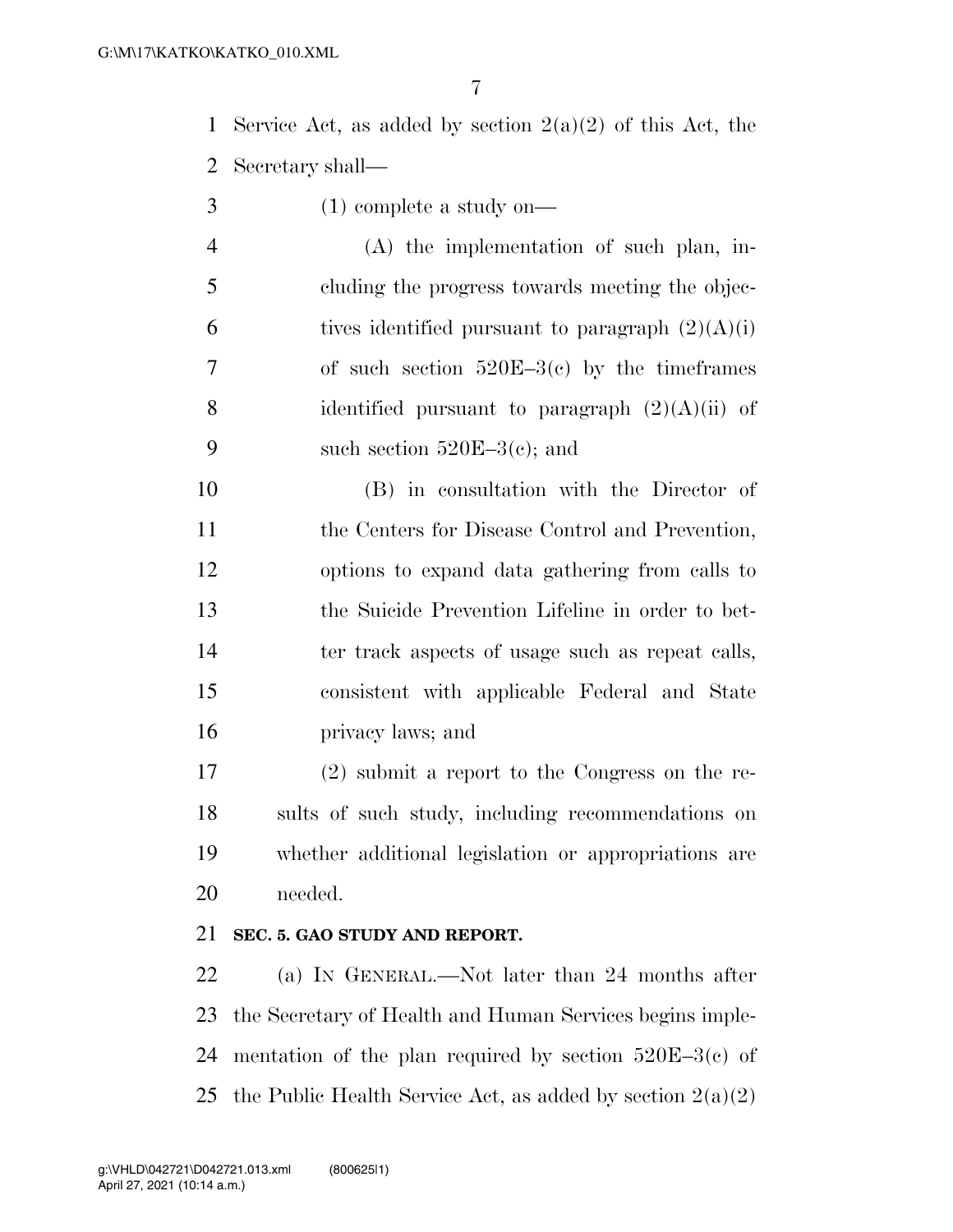| $\mathbf{1}$   | of this Act, the Comptroller General of the United States |
|----------------|-----------------------------------------------------------|
| 2              | shall—                                                    |
| 3              | (1) complete a study on the Suicide Prevention            |
| $\overline{4}$ | Lifeline; and                                             |
| 5              | $(2)$ submit a report to the Congress on the re-          |
| 6              | sults of such study.                                      |
| 7              | (b) ISSUES TO BE STUDIED.—The study required by           |
| 8              | subsection (a) shall address—                             |
| 9              | (1) the feasibility of geolocating callers to direct      |
| 10             | calls to the nearest crisis center;                       |
| 11             | (2) operation shortcomings of the Suicide Pre-            |
| 12             | vention Lifeline;                                         |
| 13             | (3) geographic coverage of each crisis call cen-          |
| 14             | ter;                                                      |
| 15             | (4) the call answer rate of each crisis call cen-         |
| 16             | ter;                                                      |
| 17             | $(5)$ the call wait time of each crisis call center;      |
| 18             | $(6)$ the hours of operation of each crisis call          |
| 19             | center;                                                   |
| 20             | (7) funding avenues of each crisis call center;           |
| 21             | $(8)$ the implementation of the plan under sec-           |
| 22             | tion $520E-3(c)$ of the Public Health Service Act, as     |
| 23             | added by section $2(a)$ of this Act, including the        |
| 24             | progress towards meeting the objectives identified        |
| 25             | pursuant to paragraph $(2)(A)(i)$ of such section         |